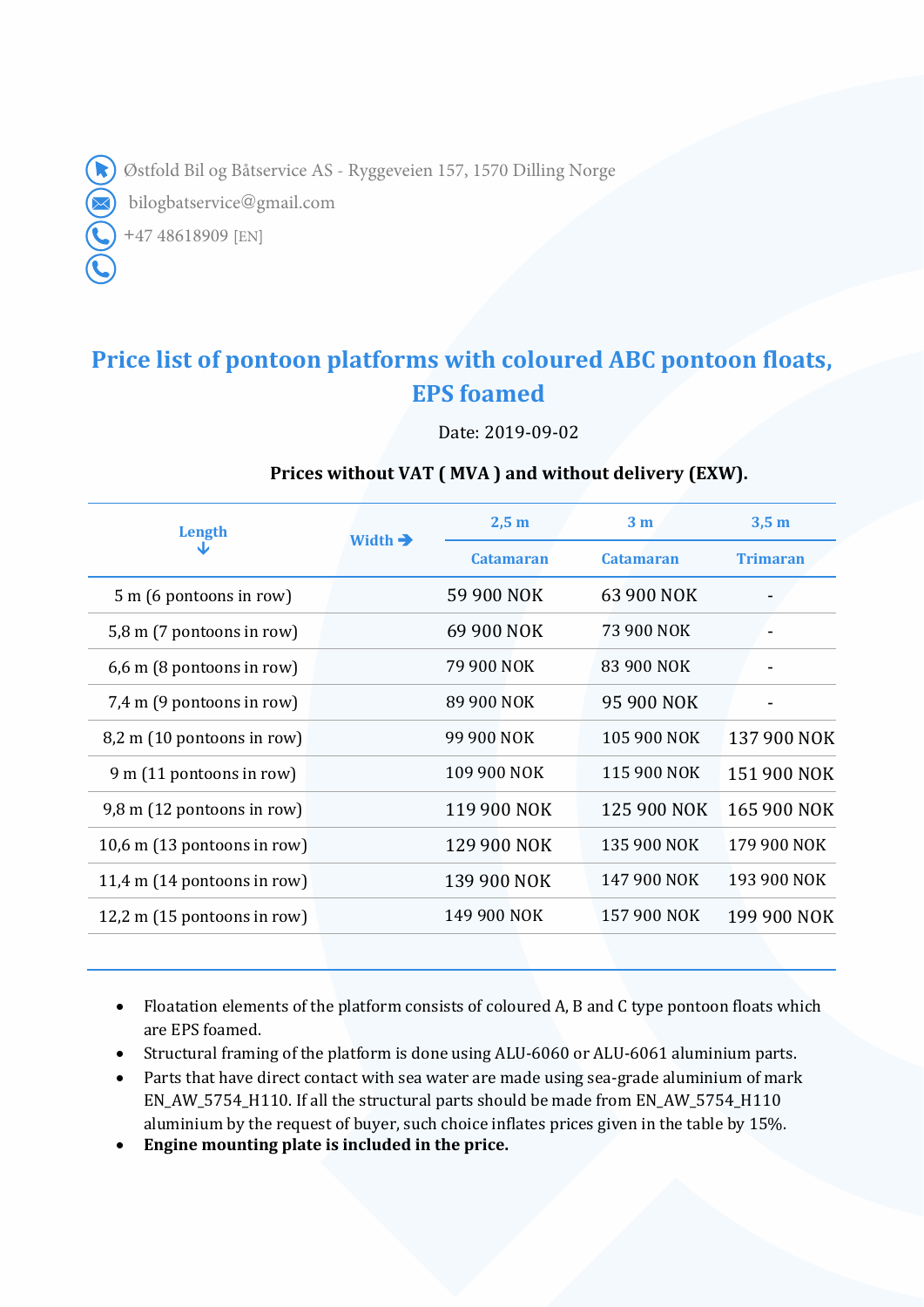Østfold Bil og Båtservice AS - Ryggeveien 157, 1570 Dilling Norge

bilogbatservice@gmail.com

## **Weight lifting capability of different size platforms constructed using ABC pontoon floats.**

| Length<br>◡                          | Width $\rightarrow$ | 2,5m             | 3 <sub>m</sub>   | 3,5m            |
|--------------------------------------|---------------------|------------------|------------------|-----------------|
|                                      |                     | <b>Catamaran</b> | <b>Catamaran</b> | <b>Trimaran</b> |
| 5 m (6 pontoons in row)              |                     | $1665$ kg        | 1647 kg          |                 |
| 5,8 m (7 pontoons in row)            |                     | 2014 kg          | 1993 kg          |                 |
| $6,6$ m (8 pontoons in row)          |                     | 2 3 6 2 kg       | 2 340 kg         |                 |
| 7,4 m (9 pontoons in row)            |                     | 2711 kg          | 2 686 kg         |                 |
| $8,2 \text{ m}$ (10 pontoons in row) |                     | 3 060 kg         | 3 032 kg         | 4 274 kg        |
| $9 \text{ m}$ (11 pontoons in row)   |                     | 3 407 kg         | 3 378 kg         | 4802 kg         |
| 9,8 m (12 pontoons in row)           |                     | 3756 kg          | 3724 kg          | 5 329 kg        |
| 10,6 m $(13$ pontoons in row)        |                     | 4 105 kg         | 4 071 kg         | 5857 kg         |
| 11,4 m $(14$ pontoons in row)        |                     | 4453 kg          | 4 417 kg         | 6 384 kg        |
| 12,2 m $(15$ pontoons in row)        |                     | 4801 kg          | 4763 kg          | 6912 kg         |
|                                      |                     |                  |                  |                 |

- Numbers in the table represent mass that could be safely added on top of the pontoon platform (loaded with such mass platform is at the maximum safe load and maximum safe submersion)
- Mass of pontoons, structural framing, engine mounting bracket, fastening elements is already included into the calculation.
- Mass of superstructure, engine, decking, provisions, passengers, luggage, equipment etc. is not accounted for.
- Amount of pontoon floats in a row shows total amount of pontoons in one row of platform consisting of 1 bow, 1 stern with remainder being of middle type. Total amount of pontoons in a catamaran is found with formula: (2\*amount of pontoons in a row). Trimaran consisting of 3 rows has a middle row which is shorter by 2 pontoons, so formula to find total amount of pontoon floats is: (2\*amount of pontoons in a row)+(amount of pontoons in a row -2).
- Weight lift calculations are just a guidance for preliminary calculations. Only during the ship design stage, total lift could be calculated in regard to configuration, exploitation requirements and materials used.
- **Platforms from 3.5 meters wide start with 3 rows of pontoons.**
- **All platforms have category C documentation.**